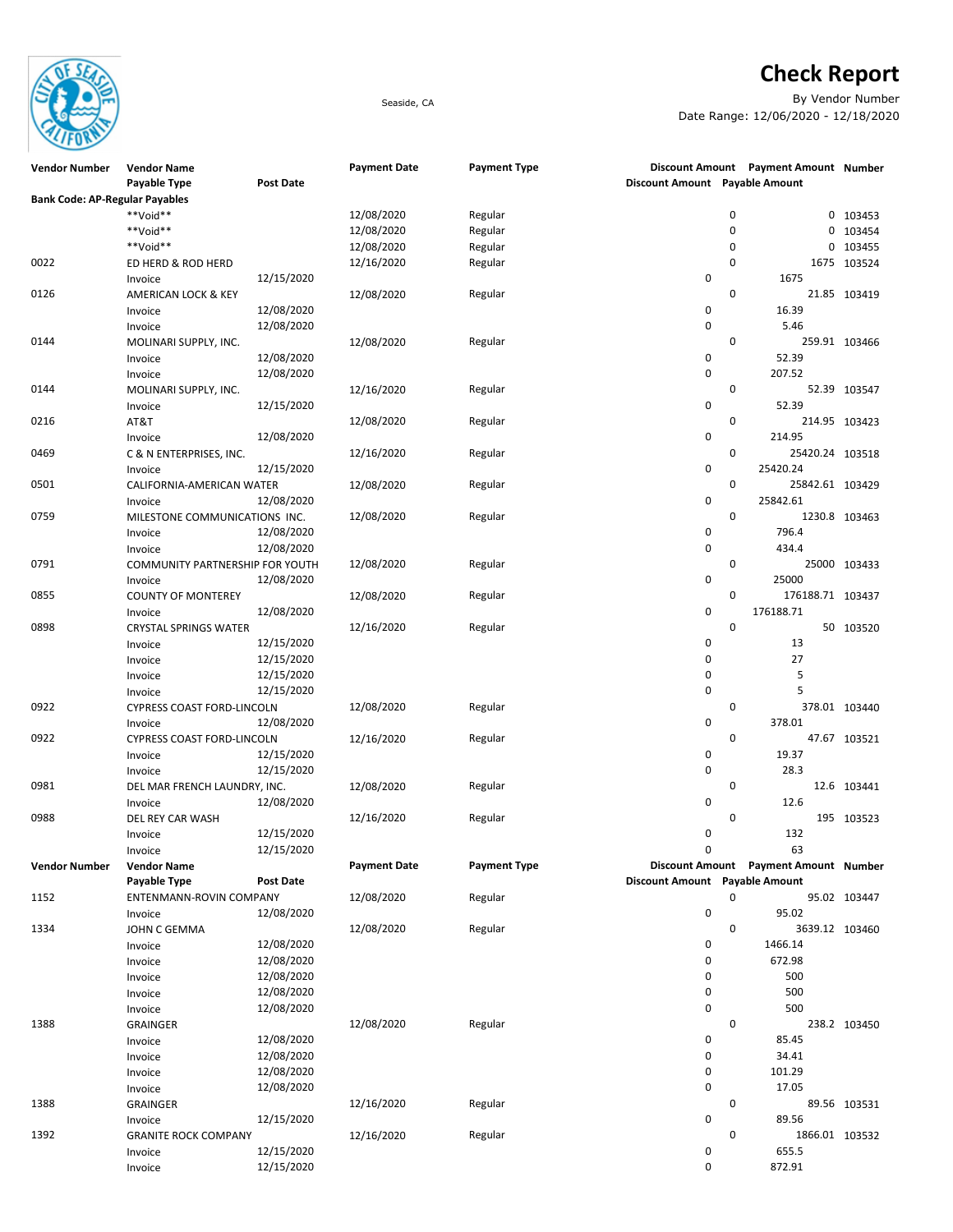|                      | Invoice                          | 12/15/2020       |                     |                     | 0                              | 337.6                                 |                |
|----------------------|----------------------------------|------------------|---------------------|---------------------|--------------------------------|---------------------------------------|----------------|
| 1494                 | HD SUPPLY FACILITIES MAINTENANCE |                  | 12/08/2020          | Regular             |                                | 0                                     | 109.22 103451  |
|                      | Credit Memo                      | 08/25/2020       |                     |                     | 0                              | $-2.41$                               |                |
|                      |                                  |                  |                     |                     |                                |                                       |                |
|                      | Invoice                          | 12/08/2020       |                     |                     | 0                              | 8.89                                  |                |
|                      | Invoice                          | 12/08/2020       |                     |                     | 0                              | 102.74                                |                |
| 1494                 | HD SUPPLY FACILITIES MAINTENANCE |                  | 12/16/2020          | Regular             |                                | 0                                     | 926.09 103534  |
|                      | Invoice                          | 12/15/2020       |                     |                     | 0                              | 926.09                                |                |
|                      |                                  |                  |                     |                     |                                |                                       |                |
| <b>Vendor Number</b> | <b>Vendor Name</b>               |                  | <b>Payment Date</b> | <b>Payment Type</b> |                                | Discount Amount Payment Amount Number |                |
|                      | Payable Type                     | <b>Post Date</b> |                     |                     | Discount Amount Payable Amount |                                       |                |
| 1561                 | HOME DEPOT CREDIT SERVICES       |                  | 12/08/2020          | Regular             |                                | 0                                     | 6452.74 103452 |
|                      | Invoice                          | 12/08/2020       |                     |                     | 0                              | 21.72                                 |                |
|                      | Invoice                          | 12/08/2020       |                     |                     | 0                              | 440.63                                |                |
|                      |                                  |                  |                     |                     | 0                              | 53.81                                 |                |
|                      | Invoice                          | 12/08/2020       |                     |                     |                                |                                       |                |
|                      | Invoice                          | 12/08/2020       |                     |                     | 0                              | 36.78                                 |                |
|                      | Invoice                          | 12/08/2020       |                     |                     | 0                              | 87.37                                 |                |
|                      | Invoice                          | 12/08/2020       |                     |                     | 0                              | 22.88                                 |                |
|                      | Invoice                          | 12/08/2020       |                     |                     | 0                              | 1626.7                                |                |
|                      |                                  |                  |                     |                     |                                |                                       |                |
|                      | Invoice                          | 12/08/2020       |                     |                     | 0                              | 14.42                                 |                |
|                      | Invoice                          | 12/08/2020       |                     |                     | 0                              | 65.52                                 |                |
|                      | Invoice                          | 12/08/2020       |                     |                     | 0                              | 20.67                                 |                |
|                      | Invoice                          | 12/08/2020       |                     |                     | 0                              | 8.72                                  |                |
|                      | Invoice                          | 12/08/2020       |                     |                     | 0                              | 36.01                                 |                |
|                      |                                  |                  |                     |                     |                                |                                       |                |
|                      | Invoice                          | 12/08/2020       |                     |                     | 0                              | 114.66                                |                |
|                      | Invoice                          | 12/08/2020       |                     |                     | 0                              | 46.88                                 |                |
|                      | Invoice                          | 12/08/2020       |                     |                     | 0                              | 320.87                                |                |
|                      | Invoice                          | 12/08/2020       |                     |                     | 0                              | 48.33                                 |                |
|                      | Invoice                          | 12/08/2020       |                     |                     | 0                              | 108.46                                |                |
|                      |                                  |                  |                     |                     | 0                              |                                       |                |
|                      | Invoice                          | 12/08/2020       |                     |                     |                                | 12.66                                 |                |
|                      | Invoice                          | 12/08/2020       |                     |                     | 0                              | 13.04                                 |                |
|                      | Invoice                          | 12/08/2020       |                     |                     | 0                              | 42.38                                 |                |
|                      | Invoice                          | 12/08/2020       |                     |                     | 0                              | 38.16                                 |                |
|                      | Invoice                          | 12/08/2020       |                     |                     | 0                              | 52.42                                 |                |
|                      |                                  |                  |                     |                     |                                |                                       |                |
|                      | Invoice                          | 12/08/2020       |                     |                     | 0                              | 27.43                                 |                |
|                      | Invoice                          | 12/08/2020       |                     |                     | 0                              | 60.02                                 |                |
|                      | Invoice                          | 12/08/2020       |                     |                     | 0                              | 98.24                                 |                |
|                      | Invoice                          | 12/08/2020       |                     |                     | 0                              | 197.96                                |                |
|                      |                                  |                  |                     |                     | 0                              |                                       |                |
|                      | Invoice                          | 12/08/2020       |                     |                     |                                | 55.32                                 |                |
|                      | Invoice                          | 12/08/2020       |                     |                     | 0                              | 133.98                                |                |
|                      | Invoice                          | 12/08/2020       |                     |                     | 0                              | 53.94                                 |                |
|                      | Invoice                          | 12/08/2020       |                     |                     | 0                              | 46.78                                 |                |
|                      | Invoice                          | 12/08/2020       |                     |                     | 0                              | 86.26                                 |                |
|                      |                                  |                  |                     |                     |                                |                                       |                |
|                      | Invoice                          | 12/08/2020       |                     |                     | 0                              | 4.4                                   |                |
|                      | Invoice                          | 12/08/2020       |                     |                     | 0                              | 86.93                                 |                |
|                      | Invoice                          | 12/08/2020       |                     |                     | 0                              | 169.27                                |                |
|                      | Invoice                          | 12/08/2020       |                     |                     | 0                              | 328.8                                 |                |
|                      |                                  | 12/08/2020       |                     |                     | 0                              | 12.98                                 |                |
|                      | Invoice                          |                  |                     |                     |                                |                                       |                |
|                      | Invoice                          | 12/08/2020       |                     |                     | 0                              | 237.07                                |                |
|                      | Invoice                          | 12/08/2020       |                     |                     | 0                              | 22.99                                 |                |
|                      | Invoice                          | 12/08/2020       |                     |                     | 0                              | 140.93                                |                |
|                      | Invoice                          | 12/08/2020       |                     |                     | 0                              | 44.45                                 |                |
|                      |                                  | 12/08/2020       |                     |                     | 0                              | 10.64                                 |                |
|                      | Invoice                          |                  |                     |                     |                                |                                       |                |
|                      | Invoice                          | 12/08/2020       |                     |                     | 0                              | 15.56                                 |                |
|                      | Invoice                          | 12/08/2020       |                     |                     | 0                              | 4.34                                  |                |
|                      | Invoice                          | 12/08/2020       |                     |                     | 0                              | 80.26                                 |                |
|                      | Invoice                          | 12/08/2020       |                     |                     | 0                              | 107.26                                |                |
|                      |                                  |                  |                     |                     |                                |                                       |                |
|                      | Invoice                          | 12/08/2020       |                     |                     | 0                              | 37.07                                 |                |
|                      | Invoice                          | 12/08/2020       |                     |                     | 0                              | 117.95                                |                |
|                      | Invoice                          | 12/08/2020       |                     |                     | 0                              | 38.96                                 |                |
|                      | Invoice                          | 12/08/2020       |                     |                     | 0                              | 91.75                                 |                |
|                      | Invoice                          | 12/08/2020       |                     |                     | 0                              | 757.02                                |                |
|                      |                                  |                  |                     |                     |                                |                                       |                |
|                      | Invoice                          | 12/08/2020       |                     |                     | 0                              | 151.09                                |                |
| 1743                 | JOHNSTONE SUPPLY FRESNO          |                  | 12/16/2020          | Regular             |                                | 0                                     | 332.1 103539   |
|                      | Invoice                          | 12/15/2020       |                     |                     | 0                              | 66.15                                 |                |
|                      | Invoice                          | 12/15/2020       |                     |                     | 0                              | 265.95                                |                |
| 2045                 |                                  |                  |                     |                     |                                | 0                                     |                |
|                      | M & S BUILDING SUPPLY INC        |                  | 12/16/2020          | Regular             |                                |                                       | 8.15 103542    |
|                      | Credit Memo                      | 08/21/2020       |                     |                     | 0                              | $-0.9$                                |                |
|                      | Invoice                          | 12/15/2020       |                     |                     | 0                              | 9.05                                  |                |
| <b>Vendor Number</b> | <b>Vendor Name</b>               |                  | <b>Payment Date</b> | <b>Payment Type</b> |                                | Discount Amount Payment Amount Number |                |
|                      | Payable Type                     | <b>Post Date</b> |                     |                     | Discount Amount Payable Amount |                                       |                |
| 2129                 |                                  |                  |                     |                     |                                | 0                                     |                |
|                      | MONTEREY COUNTY PEACE            |                  | 12/16/2020          | Regular             |                                |                                       | 225 103550     |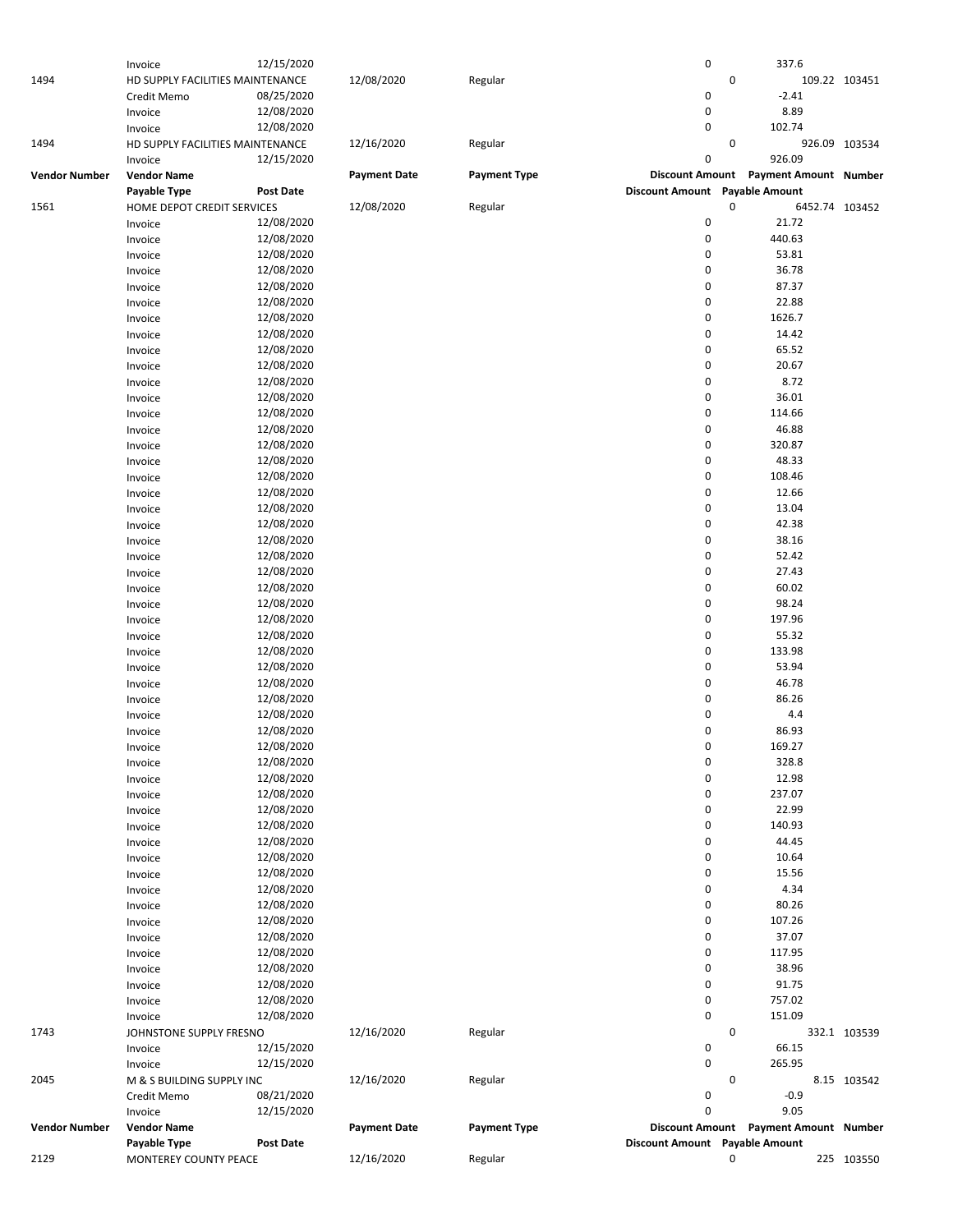|                                       | Invoice                                           | 12/15/2020       |                     |                     | 0                              | 225                                             |    |                     |
|---------------------------------------|---------------------------------------------------|------------------|---------------------|---------------------|--------------------------------|-------------------------------------------------|----|---------------------|
| 2132                                  | MEALS ON WHEELS OF THE                            |                  | 12/16/2020          | Regular             |                                | 0                                               |    | 5718.62 103544      |
|                                       |                                                   |                  |                     |                     | 0                              |                                                 |    |                     |
|                                       | Invoice                                           | 12/15/2020       |                     |                     |                                | 5718.62                                         |    |                     |
| 2184                                  | <b>MISSION LINEN SERVICE</b>                      |                  | 12/08/2020          | Regular             |                                | 0                                               |    | 169.92 103464       |
|                                       | Invoice                                           | 12/08/2020       |                     |                     | 0                              | 86.46                                           |    |                     |
|                                       | Invoice                                           | 12/08/2020       |                     |                     | 0                              | 83.46                                           |    |                     |
| 2184                                  | <b>MISSION LINEN SERVICE</b>                      |                  | 12/16/2020          | Regular             |                                | 0                                               |    | 80.96 103545        |
|                                       |                                                   |                  |                     |                     | 0                              |                                                 |    |                     |
|                                       | Invoice                                           | 12/15/2020       |                     |                     |                                | 80.96                                           |    |                     |
| 2186                                  | <b>MISSION UNIFORM SERVICE</b>                    |                  | 12/08/2020          | Regular             |                                | 0                                               |    | 1995.41 103465      |
|                                       | Invoice                                           | 12/07/2020       |                     |                     | 0                              | 385.42                                          |    |                     |
|                                       | Invoice                                           | 12/08/2020       |                     |                     | 0                              | 96.92                                           |    |                     |
|                                       | Invoice                                           | 12/07/2020       |                     |                     | 0                              | 137.67                                          |    |                     |
|                                       |                                                   |                  |                     |                     |                                |                                                 |    |                     |
|                                       | Invoice                                           | 12/08/2020       |                     |                     | 0                              | 274.37                                          |    |                     |
|                                       | Invoice                                           | 12/08/2020       |                     |                     | 0                              | 381.42                                          |    |                     |
|                                       | Invoice                                           | 12/08/2020       |                     |                     | 0                              | 96.92                                           |    |                     |
|                                       | Invoice                                           | 12/08/2020       |                     |                     | 0                              | 129.32                                          |    |                     |
|                                       |                                                   |                  |                     |                     | 0                              |                                                 |    |                     |
|                                       | Invoice                                           | 12/08/2020       |                     |                     |                                | 38.56                                           |    |                     |
|                                       | Invoice                                           | 12/08/2020       |                     |                     | 0                              | 290                                             |    |                     |
|                                       | Invoice                                           | 12/08/2020       |                     |                     | $\mathbf 0$                    | 35.49                                           |    |                     |
|                                       | Invoice                                           | 12/08/2020       |                     |                     | $\mathbf 0$                    | 129.32                                          |    |                     |
| 2186                                  | <b>MISSION UNIFORM SERVICE</b>                    |                  | 12/16/2020          | Regular             |                                | 0                                               |    | 521.11 103546       |
|                                       |                                                   |                  |                     |                     |                                |                                                 |    |                     |
|                                       | Invoice                                           | 12/15/2020       |                     |                     | 0                              | 424.19                                          |    |                     |
|                                       | Invoice                                           | 12/15/2020       |                     |                     | 0                              | 96.92                                           |    |                     |
| 2205                                  | MONTEREY CO. CONVENTION & VISITOR'S BL 12/16/2020 |                  |                     | Regular             |                                | 0                                               |    | 13500 103549        |
|                                       | Invoice                                           | 12/15/2020       |                     |                     | 0                              | 13500                                           |    |                     |
| 2238                                  |                                                   |                  |                     |                     |                                | 0                                               |    |                     |
|                                       | MONTEREY BAY PEST CONTROL                         |                  | 12/08/2020          | Regular             |                                |                                                 |    | 227 103468          |
|                                       | Invoice                                           | 12/08/2020       |                     |                     | 0                              |                                                 | 62 |                     |
|                                       | Invoice                                           | 12/08/2020       |                     |                     | 0                              | 100                                             |    |                     |
|                                       | Invoice                                           | 12/08/2020       |                     |                     | $\mathbf 0$                    |                                                 | 65 |                     |
| 2238                                  | MONTEREY BAY PEST CONTROL                         |                  | 12/16/2020          | Regular             |                                | 0                                               |    | 65 103548           |
|                                       |                                                   |                  |                     |                     |                                |                                                 |    |                     |
|                                       | Invoice                                           | 12/15/2020       |                     |                     | 0                              |                                                 | 65 |                     |
| 2252                                  | MONTEREY COUNTY D.A.'s OFFICE                     |                  | 12/08/2020          | Regular             |                                | 0                                               |    | 582 103469          |
|                                       | Invoice                                           | 12/08/2020       |                     |                     | 0                              | 582                                             |    |                     |
| 2252                                  | MONTEREY COUNTY D.A.'s OFFICE                     |                  | 12/08/2020          | Regular             |                                | 0                                               |    | 548 103470          |
|                                       |                                                   | 12/08/2020       |                     |                     | 0                              | 548                                             |    |                     |
|                                       | Invoice                                           |                  |                     |                     |                                |                                                 |    |                     |
| 2279                                  | COUNTY OF MONTEREY IT DEPT.                       |                  | 12/08/2020          | Regular             |                                | 0                                               |    | 1689.12 103438      |
|                                       | Invoice                                           | 12/08/2020       |                     |                     | 0                              | 1242                                            |    |                     |
|                                       | Invoice                                           | 12/08/2020       |                     |                     | 0                              | 447.12                                          |    |                     |
| 2328                                  | <b>WALLACE GROUP</b>                              |                  | 12/16/2020          | Regular             |                                | 0                                               |    | 390 103571          |
|                                       |                                                   |                  |                     |                     |                                |                                                 |    |                     |
|                                       | Invoice                                           | 12/15/2020       |                     |                     | 0                              | 390                                             |    |                     |
|                                       |                                                   |                  |                     |                     |                                |                                                 |    | 1147.08 103474      |
| 2351                                  | MONTEREY TIRE SERVICE                             |                  | 12/08/2020          | Regular             |                                | 0                                               |    |                     |
|                                       | Invoice                                           | 12/08/2020       |                     |                     | 0                              | 565.53                                          |    |                     |
|                                       |                                                   |                  |                     |                     |                                |                                                 |    |                     |
|                                       | Invoice                                           | 12/08/2020       |                     |                     | 0                              | 357.08                                          |    |                     |
|                                       | Invoice                                           | 12/08/2020       |                     |                     | 0                              | 224.47                                          |    |                     |
| 2426                                  | McDONALD REFRIGERATION INC                        |                  | 12/08/2020          | Regular             |                                | 0                                               |    | 364.65 103462       |
|                                       | Invoice                                           | 12/08/2020       |                     |                     | 0                              | 172.15                                          |    |                     |
|                                       | Invoice                                           | 12/08/2020       |                     |                     | 0                              | 192.5                                           |    |                     |
|                                       |                                                   |                  |                     |                     |                                |                                                 |    |                     |
| <b>Vendor Number</b>                  | <b>Vendor Name</b>                                |                  | <b>Payment Date</b> | <b>Payment Type</b> |                                | Discount Amount Payment Amount Number           |    |                     |
|                                       | Payable Type                                      | <b>Post Date</b> |                     |                     | Discount Amount Payable Amount |                                                 |    |                     |
| 2746                                  | PENINSULA POOL SERVICE                            |                  | 12/08/2020          | Regular             |                                | 0                                               |    | 70.47 103477        |
|                                       | Invoice                                           | 12/08/2020       |                     |                     | 0                              | 70.47                                           |    |                     |
|                                       |                                                   |                  |                     |                     |                                |                                                 |    |                     |
| 2746                                  | PENINSULA POOL SERVICE                            |                  | 12/16/2020          | Regular             |                                | 0                                               |    | 70.47 103555        |
|                                       | Invoice                                           | 12/15/2020       |                     |                     | 0                              | 70.47                                           |    |                     |
| 2752                                  | PENINSULA WELDING & MEDICAL SUPPLY, IN 12/16/2020 |                  |                     | Regular             |                                | 0                                               |    | 25.8 103556         |
|                                       | Invoice                                           | 12/15/2020       |                     |                     | 0                              | 25.8                                            |    |                     |
| 2816                                  |                                                   |                  |                     | Regular             |                                | 0                                               |    |                     |
|                                       | PLUG & PAY TECHNOLOGIES, INC.                     |                  | 12/08/2020          |                     |                                |                                                 |    | 30 103478           |
|                                       | Invoice                                           | 12/08/2020       |                     |                     | 0                              |                                                 | 15 |                     |
|                                       | Invoice                                           | 12/08/2020       |                     |                     | 0                              |                                                 | 15 |                     |
| <b>Vendor Number</b>                  | <b>Vendor Name</b>                                |                  | <b>Payment Date</b> | <b>Payment Type</b> |                                | Discount Amount Payment Amount Number           |    |                     |
|                                       | Payable Type                                      | Post Date        |                     |                     | Discount Amount Payable Amount |                                                 |    |                     |
| <b>Bank Code: PY-Payroll Payables</b> |                                                   |                  |                     |                     |                                |                                                 |    |                     |
|                                       |                                                   |                  |                     |                     |                                |                                                 |    |                     |
| 2877                                  | PUBLIC EMPLOYEES' RETIREMENT SYSTEM               |                  | 12/11/2020          | <b>Bank Draft</b>   |                                | 0                                               |    | -602.82 1001710689  |
|                                       | Credit Memo                                       | 11/19/2020       |                     |                     | 0                              | $-602.82$                                       |    |                     |
| 2877                                  | PUBLIC EMPLOYEES' RETIREMENT SYSTEM               |                  | 12/11/2020          | <b>Bank Draft</b>   |                                | 0                                               |    | 121021.4 1001710689 |
|                                       | Invoice                                           | 11/19/2020       |                     |                     | 0                              | 121021.4                                        |    |                     |
|                                       |                                                   |                  |                     |                     |                                | 0                                               |    |                     |
| 2877                                  | PUBLIC EMPLOYEES' RETIREMENT SYSTEM               |                  | 12/11/2020          | <b>Bank Draft</b>   |                                |                                                 |    | -2.12 1001710689    |
|                                       | Credit Memo                                       | 11/19/2020       |                     |                     | 0                              | $-2.12$                                         |    |                     |
| 2877                                  | PUBLIC EMPLOYEES' RETIREMENT SYSTEM               |                  | 12/11/2020          | Bank Draft          |                                | 0                                               |    | 1147.4 1001710689   |
|                                       | Debit Memo                                        | 11/19/2020       |                     |                     | 0                              | 1147.4<br>Discount Amount Payment Amount Number |    |                     |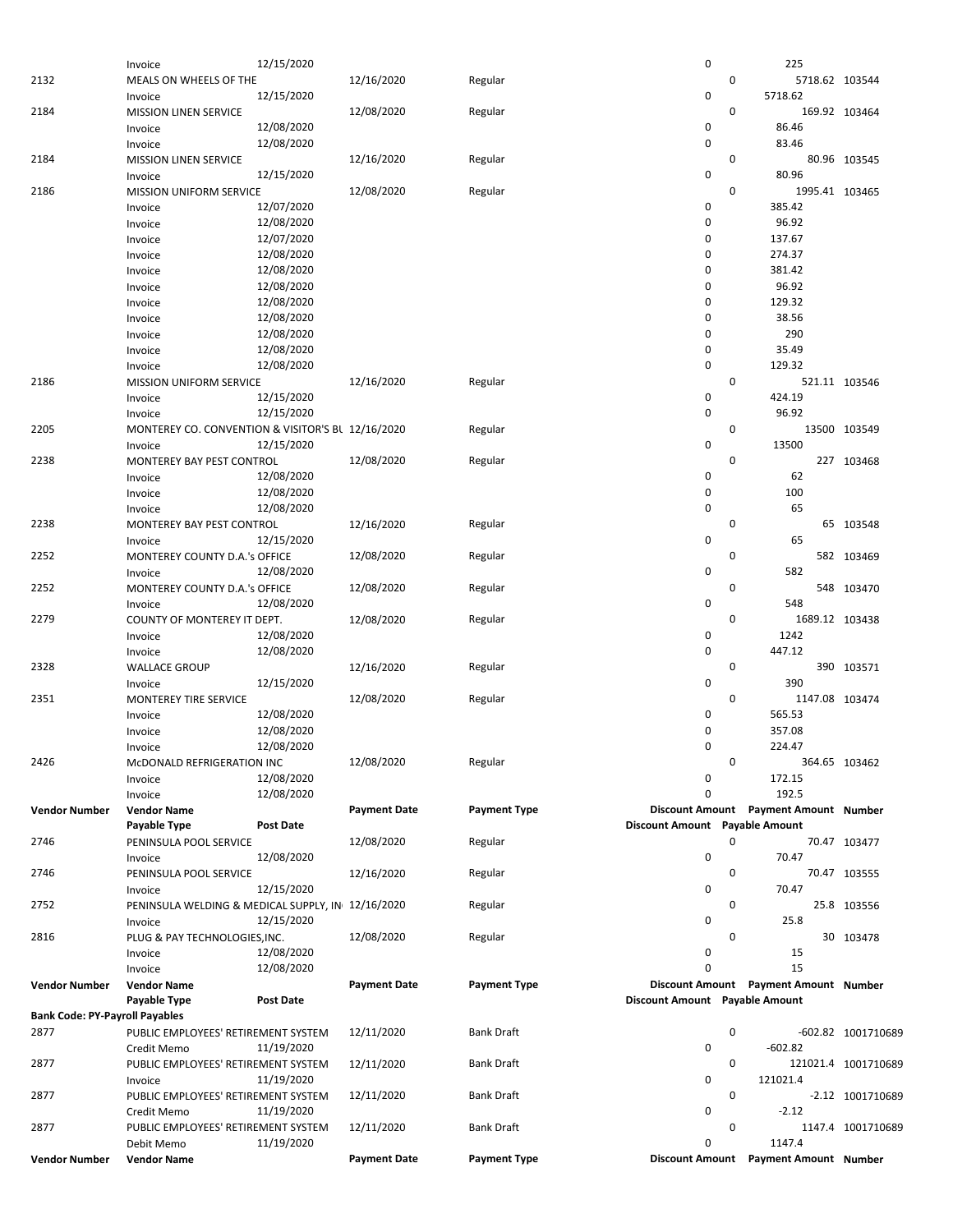|                                       | Invoice                          | 12/15/2020 |                     |                     | 0                              |             | 27028.5                               |               |
|---------------------------------------|----------------------------------|------------|---------------------|---------------------|--------------------------------|-------------|---------------------------------------|---------------|
|                                       |                                  |            |                     |                     |                                |             |                                       |               |
|                                       | Invoice                          | 12/15/2020 |                     |                     | 0                              |             | 51698                                 |               |
|                                       | Invoice                          | 12/15/2020 |                     |                     | 0                              |             | 1627.5                                |               |
|                                       | Invoice                          | 12/15/2020 |                     |                     | 0                              |             | 2635                                  |               |
| 4425                                  | MONTEREY AUTO SUPPLY             |            | 12/08/2020          | Regular             |                                | 0           |                                       | 468.65 103467 |
|                                       | Invoice                          | 12/08/2020 |                     |                     | 0                              |             | 165.56                                |               |
|                                       | Credit Memo                      | 12/08/2020 |                     |                     | 0                              |             | $-29.5$                               |               |
|                                       | Invoice                          | 12/08/2020 |                     |                     | 0                              |             | 54.54                                 |               |
|                                       | Invoice                          | 12/08/2020 |                     |                     | 0                              |             | 25.39                                 |               |
|                                       | Invoice                          | 12/08/2020 |                     |                     | 0                              |             | 192.27                                |               |
|                                       | Invoice                          | 12/08/2020 |                     |                     | 0                              |             | 40.77                                 |               |
|                                       | Invoice                          | 12/08/2020 |                     |                     | 0                              |             | 6.58                                  |               |
|                                       | Invoice                          | 12/08/2020 |                     |                     | 0                              |             | 13.04                                 |               |
| 4487                                  | PTS COMMUNICATIONS               |            | 12/08/2020          | Regular             |                                | 0           |                                       | 28 103480     |
|                                       | Invoice                          | 12/08/2020 |                     |                     | 0                              |             | 28                                    |               |
| 4560                                  | <b>CONTE'S GENERATOR SERVICE</b> |            | 12/08/2020          | Regular             |                                | $\mathbf 0$ | 1459.79 103436                        |               |
|                                       | Invoice                          | 12/08/2020 |                     |                     | 0                              |             | 1459.79                               |               |
| Vendor Number                         | <b>Vendor Name</b>               |            | <b>Payment Date</b> | <b>Payment Type</b> |                                |             | Discount Amount Payment Amount Number |               |
|                                       | Payable Type                     | Post Date  |                     |                     | Discount Amount Payable Amount |             |                                       |               |
|                                       |                                  |            |                     |                     |                                | 0           |                                       |               |
| 4670                                  | TREASURER -- COUNTY OF MONTEREY  |            | 12/16/2020          | Regular             |                                |             |                                       | 792 103568    |
|                                       | Invoice                          | 12/15/2020 |                     |                     | 0                              |             | 792                                   |               |
|                                       |                                  |            |                     |                     |                                |             |                                       |               |
| 4892                                  | <b>EDGES ELECTRICAL GROUP</b>    |            | 12/08/2020          | Regular             |                                | $\mathbf 0$ |                                       | 151.29 103445 |
|                                       |                                  |            |                     |                     |                                |             |                                       |               |
|                                       | Invoice                          | 12/08/2020 |                     |                     | 0                              |             | 45.91                                 |               |
|                                       |                                  |            |                     |                     |                                |             |                                       |               |
|                                       |                                  |            |                     |                     | 0                              |             | 105.38                                |               |
|                                       | Invoice                          | 12/08/2020 |                     |                     |                                |             |                                       |               |
|                                       |                                  |            |                     |                     |                                |             |                                       |               |
| 4892                                  | <b>EDGES ELECTRICAL GROUP</b>    |            | 12/16/2020          | Regular             |                                | 0           |                                       | 6.22 103525   |
|                                       |                                  |            |                     |                     |                                |             |                                       |               |
|                                       | Invoice                          | 12/15/2020 |                     |                     | 0                              |             | 6.22                                  |               |
| 5038                                  | THE VILLAGE PROJECT, INC.        |            | 12/08/2020          | Regular             |                                | 0           |                                       | 29205 103496  |
|                                       |                                  |            |                     |                     |                                |             |                                       |               |
|                                       | Invoice                          | 12/08/2020 |                     |                     | 0                              |             | 29205                                 |               |
| 5417                                  | <b>RENTAL DEPOT</b>              |            | 12/08/2020          | Regular             |                                | 0           |                                       | 228 103483    |
|                                       |                                  | 12/08/2020 |                     |                     | 0                              |             | 228                                   |               |
|                                       | Invoice                          |            |                     |                     |                                |             |                                       |               |
| 5523                                  | ADVANCE WATER ENGINEERING, INC.  |            | 12/16/2020          | Regular             |                                | 0           |                                       | 266.25 103509 |
|                                       | Invoice                          | 12/15/2020 |                     |                     | 0                              |             | 266.25                                |               |
| Vendor Number                         | <b>Vendor Name</b>               |            | <b>Payment Date</b> | <b>Payment Type</b> |                                |             | Discount Amount Payment Amount Number |               |
|                                       |                                  |            |                     |                     |                                |             |                                       |               |
|                                       | Payable Type                     | Post Date  |                     |                     | Discount Amount Payable Amount |             |                                       |               |
| <b>Bank Code: PY-Payroll Payables</b> |                                  |            |                     |                     |                                |             |                                       |               |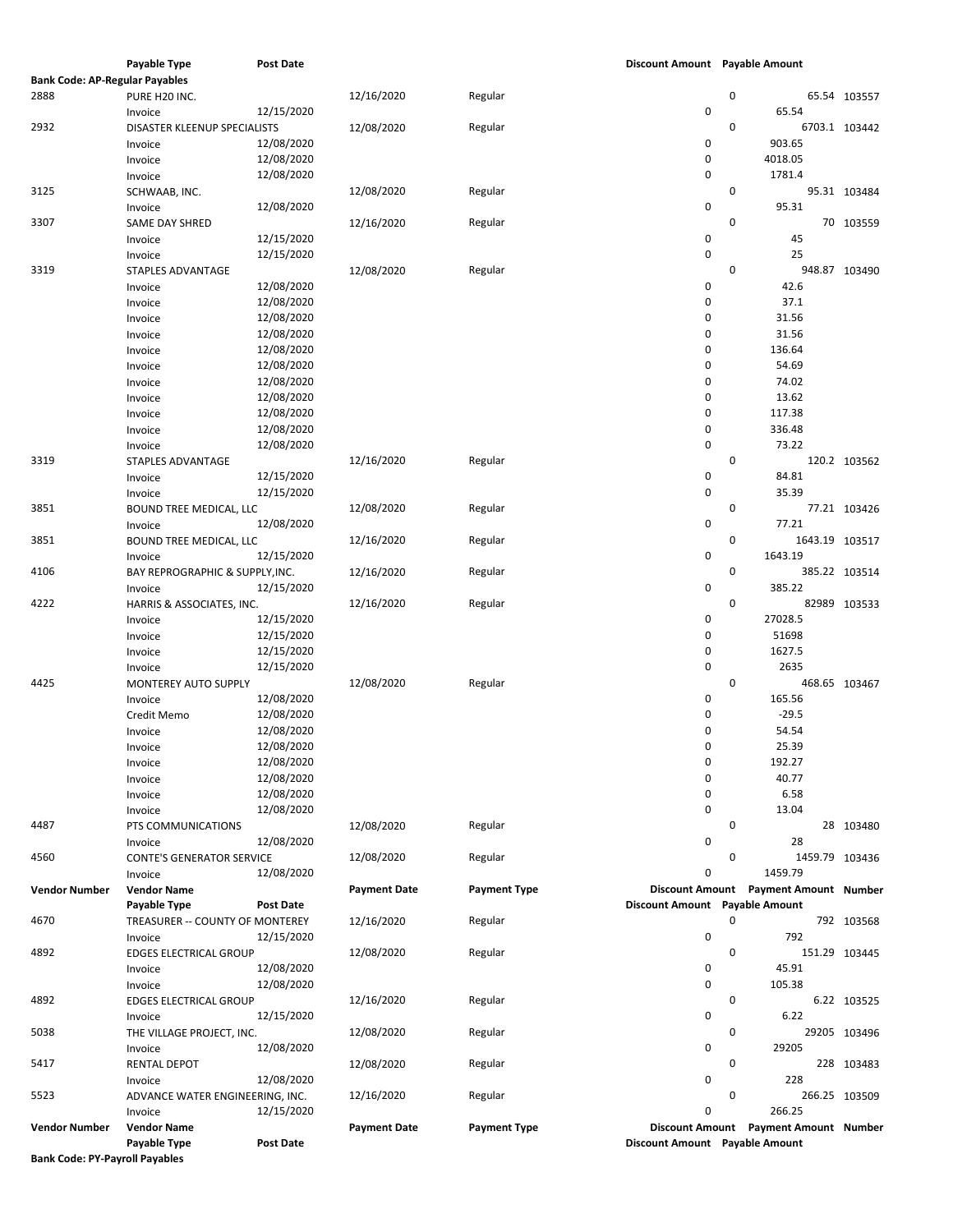| 5539                                  | <b>AFLAC</b>                        |                  | 12/15/2020          | <b>Bank Draft</b>   |                                | $\mathbf 0$ |                                       | 121.37 355703  |
|---------------------------------------|-------------------------------------|------------------|---------------------|---------------------|--------------------------------|-------------|---------------------------------------|----------------|
|                                       | Invoice                             | 11/05/2020       |                     |                     | 0                              |             | 121.37                                |                |
| 5539                                  | <b>AFLAC</b>                        |                  | 12/15/2020          | <b>Bank Draft</b>   |                                | 0           |                                       | 184.48 355703  |
|                                       | Invoice                             | 11/05/2020       |                     |                     | 0                              |             | 184.48                                |                |
| 5539                                  | <b>AFLAC</b>                        |                  | 12/15/2020          | <b>Bank Draft</b>   |                                | $\mathbf 0$ |                                       | 184.45 355703  |
|                                       | Invoice                             | 11/19/2020       |                     |                     | 0                              |             | 184.45                                |                |
| 5539                                  | AFLAC                               |                  | 12/15/2020          | Bank Draft          |                                | 0           |                                       | 121.35 355703  |
|                                       | Invoice                             | 11/19/2020       |                     |                     | 0                              |             | 121.35                                |                |
| Vendor Number                         | <b>Vendor Name</b>                  |                  | <b>Payment Date</b> | <b>Payment Type</b> |                                |             | Discount Amount Payment Amount Number |                |
|                                       | Payable Type                        | Post Date        |                     |                     | Discount Amount Payable Amount |             |                                       |                |
| <b>Bank Code: AP-Regular Payables</b> |                                     |                  |                     |                     |                                |             |                                       |                |
| 5705                                  | PUBLIC AGENCY RETIREMENT SERVICES   |                  | 12/08/2020          | Regular             |                                | 0           |                                       | 2750 103481    |
|                                       | Invoice                             | 12/08/2020       |                     |                     | 0                              |             | 2750                                  |                |
| 5820                                  | ZARCOS TREE SERVICE                 |                  | 12/08/2020          | Regular             |                                | 0           |                                       | 14750 103504   |
|                                       |                                     | 12/08/2020       |                     |                     | 0                              |             | 4750                                  |                |
|                                       | Invoice                             | 12/08/2020       |                     |                     | 0                              |             | 3450                                  |                |
|                                       | Invoice                             |                  |                     |                     | 0                              |             |                                       |                |
|                                       | Invoice                             | 12/08/2020       |                     |                     |                                |             | 1800                                  |                |
|                                       | Invoice                             | 12/08/2020       |                     |                     | 0                              |             | 4750                                  |                |
| 5833                                  | JOHNSON ASSOCIATES                  |                  | 12/16/2020          | Regular             |                                | $\mathbf 0$ |                                       | 222.43 103538  |
|                                       | Credit Memo                         | 11/25/2020       |                     |                     | 0                              |             | $-221.67$                             |                |
|                                       | Invoice                             | 12/15/2020       |                     |                     | 0                              |             | 444.1                                 |                |
| 5873                                  | UNITED SITE SERVICES, INC.          |                  | 12/08/2020          | Regular             |                                | $\mathbf 0$ |                                       | 239.34 103501  |
|                                       | Invoice                             | 12/08/2020       |                     |                     | 0                              |             | 189.68                                |                |
|                                       | Invoice                             | 12/08/2020       |                     |                     | 0                              |             | 49.66                                 |                |
| 5873                                  | UNITED SITE SERVICES, INC.          |                  | 12/16/2020          | Regular             |                                | $\mathbf 0$ |                                       | 239.34 103569  |
|                                       | Invoice                             | 12/15/2020       |                     |                     | 0                              |             | 189.68                                |                |
|                                       | Invoice                             | 12/15/2020       |                     |                     | 0                              |             | 49.66                                 |                |
| 5969                                  | <b>FASTENAL COMPANY</b>             |                  | 12/08/2020          | Regular             |                                | 0           | 1102.71 103448                        |                |
|                                       | Invoice                             | 12/08/2020       |                     |                     | 0                              |             | 998.45                                |                |
|                                       | Invoice                             | 12/08/2020       |                     |                     | 0                              |             | 104.26                                |                |
| 5969                                  | <b>FASTENAL COMPANY</b>             |                  | 12/16/2020          | Regular             |                                | $\mathbf 0$ |                                       | 361.8 103527   |
|                                       | Invoice                             | 12/15/2020       |                     |                     | 0                              |             | 361.8                                 |                |
| 6172                                  | LEXISNEXIS RISK DATA MANGEMENT INC. |                  | 12/16/2020          | Regular             |                                | 0           |                                       | 150 103540     |
|                                       | Invoice                             | 12/15/2020       |                     |                     | 0                              |             | 150                                   |                |
| 6197                                  | U.S. BANK EQUIPMENT FINANCE         |                  | 12/08/2020          | Regular             |                                | $\mathbf 0$ |                                       | 829.75 103500  |
|                                       | Invoice                             | 12/08/2020       |                     |                     | 0                              |             | 311.75                                |                |
|                                       | Invoice                             | 12/08/2020       |                     |                     | 0                              |             | 518                                   |                |
| 6204                                  | <b>CONCERN HEALTH</b>               |                  | 12/08/2020          | Regular             |                                | 0           |                                       | 717.75 103435  |
|                                       | Invoice                             | 12/08/2020       |                     |                     | 0                              |             | 717.75                                |                |
| 6306                                  | <b>GAVILAN PEST CONTROL</b>         |                  | 12/08/2020          | Regular             |                                | 0           |                                       | 87 103449      |
|                                       | Invoice                             | 12/08/2020       |                     |                     | 0                              |             | 87                                    |                |
| 6306                                  | <b>GAVILAN PEST CONTROL</b>         |                  | 12/16/2020          | Regular             |                                | $\mathbf 0$ |                                       | 87 103530      |
|                                       | Invoice                             | 12/15/2020       |                     |                     | 0                              |             | 87                                    |                |
| 6324                                  | The Home Depot Pro                  |                  | 12/08/2020          | Regular             |                                | 0           |                                       | 636.1 103495   |
|                                       |                                     | 12/08/2020       |                     |                     | 0                              |             | 147.75                                |                |
|                                       | Invoice                             | 12/08/2020       |                     |                     | 0                              |             | 488.35                                |                |
|                                       | Invoice                             |                  | 12/16/2020          |                     |                                | 0           |                                       |                |
| 6477                                  | ROBERT S. JAQUES                    |                  |                     | Regular             |                                |             |                                       | 5700 103558    |
|                                       | Invoice                             | 12/15/2020       |                     |                     | 0                              |             | 5700                                  |                |
| 6530                                  | <b>SUN STREET CENTERS</b>           |                  | 12/08/2020          | Regular             |                                | 0           |                                       | 7690 103492    |
|                                       | Invoice                             | 12/08/2020       |                     |                     | 0                              |             | 7690                                  |                |
| 6553                                  | COMCAST                             |                  | 12/16/2020          | Regular             |                                | $\mathbf 0$ |                                       | 270.87 103519  |
|                                       | Invoice                             | 12/14/2020       |                     |                     | 0                              |             | 270.87                                |                |
| 6565                                  | DLT SOLUTIONS, LLC                  |                  | 12/08/2020          | Regular             |                                | 0           |                                       | 1049.61 103443 |
|                                       | Invoice                             | 12/08/2020       |                     |                     | 0                              |             | 1049.61                               |                |
| 6599                                  | MONTEREY PENINSULA ENGINEERING      |                  | 12/08/2020          | Regular             |                                | $\mathbf 0$ |                                       | 88910.5 103472 |
|                                       | Invoice                             | 12/08/2020       |                     |                     | 0                              |             | 88910.5                               |                |
| <b>Vendor Number</b>                  | <b>Vendor Name</b>                  |                  | <b>Payment Date</b> | <b>Payment Type</b> |                                |             | Discount Amount Payment Amount Number |                |
|                                       | Payable Type                        | <b>Post Date</b> |                     |                     | Discount Amount Payable Amount |             |                                       |                |
| 6664                                  | CULLIGAN WATER CONDITIONING         |                  | 12/08/2020          | Regular             |                                | $\mathbf 0$ |                                       | 284 103439     |
|                                       | Invoice                             | 12/08/2020       |                     |                     | 0                              |             | 284                                   |                |
| 6671                                  | <b>VERIZON WIRELESS</b>             |                  | 12/16/2020          | Regular             |                                | $\mathbf 0$ |                                       | 2936.96 103570 |
|                                       | Invoice                             | 12/15/2020       |                     |                     | 0                              |             | 839.26                                |                |
|                                       | Invoice                             | 12/14/2020       |                     |                     | 0                              |             | 218.46                                |                |
|                                       | Invoice                             | 12/14/2020       |                     |                     | 0                              |             | 179.29                                |                |
|                                       | Invoice                             | 12/14/2020       |                     |                     | 0                              |             | 51.19                                 |                |
|                                       | Invoice                             | 12/14/2020       |                     |                     | 0                              |             | 155.73                                |                |
|                                       | Invoice                             | 12/15/2020       |                     |                     | 0                              |             | 1493.03                               |                |
| 6727                                  | DATAPROSE, INC.                     |                  | 12/16/2020          | Regular             |                                | 0           |                                       | 458.54 103522  |
|                                       | Invoice                             | 12/14/2020       |                     |                     | 0                              |             | 458.54                                |                |
| 6747                                  | <b>AT&amp;T MOBILITY</b>            |                  | 12/08/2020          | Regular             |                                | 0           |                                       | 415.03 103424  |
|                                       |                                     |                  |                     |                     |                                |             |                                       |                |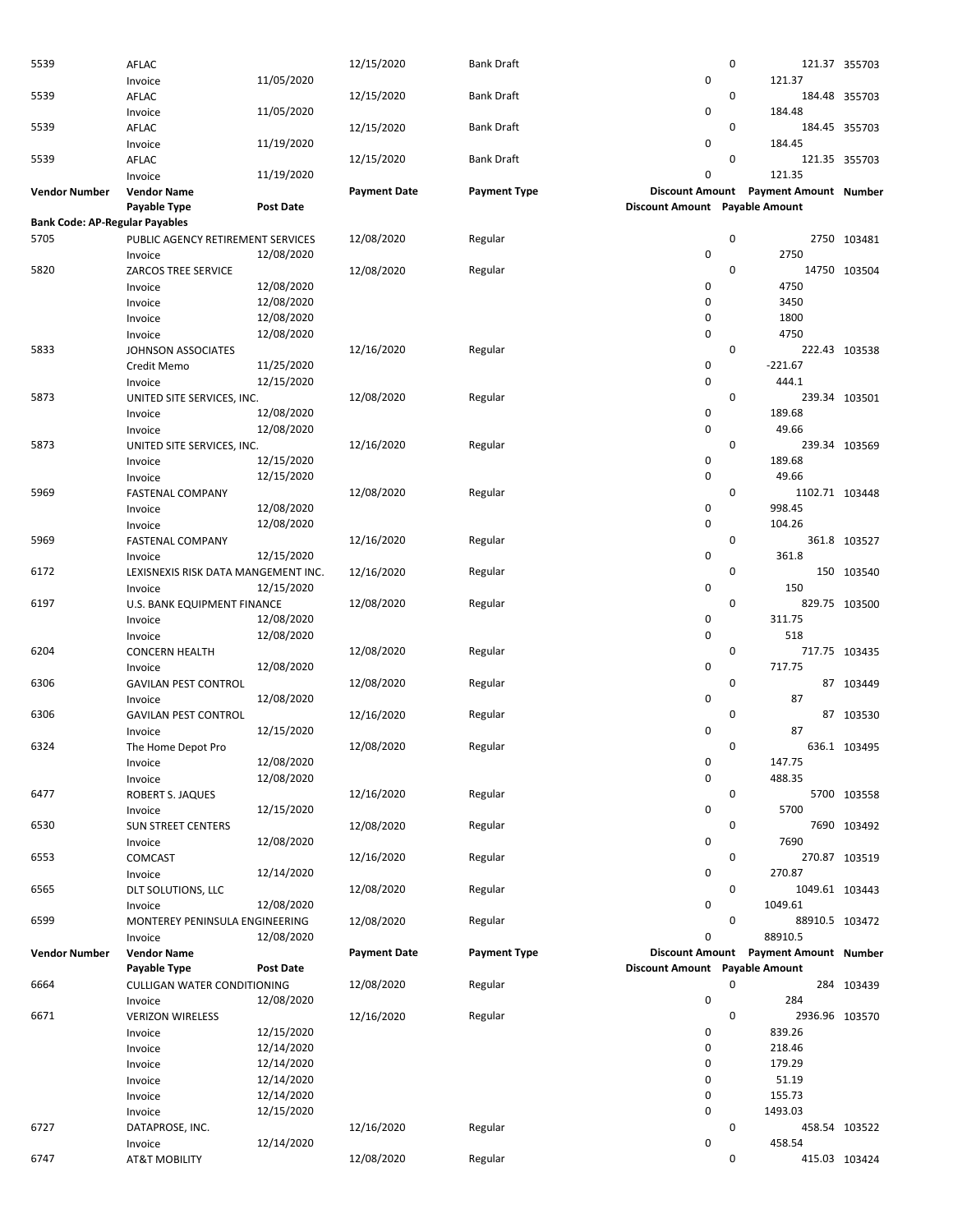|                      | Invoice                         | 12/08/2020       |                     |                     | 0                              |   | 415.03                                |               |
|----------------------|---------------------------------|------------------|---------------------|---------------------|--------------------------------|---|---------------------------------------|---------------|
| 6761                 | MONTEREY SIGNS, INC.            |                  | 12/08/2020          | Regular             |                                | 0 |                                       | 671.89 103473 |
|                      | Invoice                         | 12/08/2020       |                     |                     | 0                              |   | 671.89                                |               |
| 6835                 |                                 |                  | 12/08/2020          |                     |                                | 0 |                                       | 55 103461     |
|                      | LANGUAGE TESTING INTL., INC     |                  |                     | Regular             |                                |   |                                       |               |
|                      | Invoice                         | 12/08/2020       |                     |                     | 0                              |   | 55                                    |               |
| 6970                 | ID CONCEPTS, LLC                |                  | 12/16/2020          | Regular             |                                | 0 |                                       | 23.65 103535  |
|                      | Invoice                         | 12/15/2020       |                     |                     | 0                              |   | 23.65                                 |               |
| 7040                 | <b>TAPCO</b>                    |                  | 12/08/2020          | Regular             |                                | 0 |                                       | 105.85 103493 |
|                      | Invoice                         | 12/08/2020       |                     |                     | 0                              |   | 105.85                                |               |
| 7048                 | ANGELA JOHNSON-IRVING           |                  | 12/08/2020          | Regular             |                                | 0 |                                       | 180 103420    |
|                      | Invoice                         | 12/08/2020       |                     |                     | 0                              |   | 180                                   |               |
|                      |                                 |                  |                     |                     |                                |   |                                       |               |
| 7065                 | JAN ROEHL CONSULTING            |                  | 12/16/2020          | Regular             |                                | 0 |                                       | 2125 103536   |
|                      | Invoice                         | 12/15/2020       |                     |                     | 0                              |   | 2125                                  |               |
| 7068                 | PURSELL CONSTRUCTION, INC.      |                  | 12/08/2020          | Regular             |                                | 0 |                                       | 336.05 103482 |
|                      | Invoice                         | 11/10/2020       |                     |                     | 0                              |   | 336.05                                |               |
| 7071                 | AT&T                            |                  | 12/16/2020          | Regular             |                                | 0 |                                       | 153.45 103511 |
|                      | Invoice                         | 12/14/2020       |                     |                     | 0                              |   | 51.15                                 |               |
|                      |                                 | 12/14/2020       |                     |                     | 0                              |   | 51.15                                 |               |
|                      | Invoice                         |                  |                     |                     |                                |   |                                       |               |
|                      | Invoice                         | 12/14/2020       |                     |                     | 0                              |   | 51.15                                 |               |
| 7135                 | MONTEREY SANITARY SUPPLY, INC.  |                  | 12/16/2020          | Regular             |                                | 0 |                                       | 106.36 103552 |
|                      | Invoice                         | 12/15/2020       |                     |                     | 0                              |   | 106.36                                |               |
| 7136                 | SPECIAL SERVICES GROUP, LLC     |                  | 12/16/2020          | Regular             |                                | 0 |                                       | 2228.7 103561 |
|                      | Invoice                         | 12/15/2020       |                     |                     | 0                              |   | 2228.7                                |               |
| 7173                 | Iconix Waterworks (US) Inc.     |                  | 12/08/2020          | Regular             |                                | 0 |                                       | 865.26 103457 |
|                      |                                 | 12/08/2020       |                     |                     | 0                              |   | 865.26                                |               |
|                      | Invoice                         |                  |                     |                     |                                |   |                                       |               |
| 7266                 | E2 CONSULTING ENGINEERS, INC    |                  | 12/08/2020          | Regular             |                                | 0 | 2551.25 103444                        |               |
|                      | Invoice                         | 12/08/2020       |                     |                     | 0                              |   | 2551.25                               |               |
| 7324                 | BEAR ELECTRICAL SOLUTIONS, INC. |                  | 12/08/2020          | Regular             |                                | 0 |                                       | 9300 103425   |
|                      | Invoice                         | 12/08/2020       |                     |                     | 0                              |   | 9300                                  |               |
| 7324                 | BEAR ELECTRICAL SOLUTIONS, INC. |                  | 12/16/2020          | Regular             |                                | 0 |                                       | 3449 103516   |
|                      | Invoice                         | 12/15/2020       |                     |                     | 0                              |   | 1785                                  |               |
|                      |                                 | 12/15/2020       |                     |                     | 0                              |   | 190                                   |               |
|                      | Invoice                         |                  |                     |                     |                                |   |                                       |               |
|                      | Invoice                         | 12/15/2020       |                     |                     | 0                              |   | 1274                                  |               |
|                      | Invoice                         | 12/15/2020       |                     |                     | 0                              |   | 200                                   |               |
|                      |                                 |                  |                     |                     |                                |   |                                       |               |
| <b>Vendor Number</b> | <b>Vendor Name</b>              |                  | <b>Payment Date</b> | <b>Payment Type</b> |                                |   | Discount Amount Payment Amount Number |               |
|                      | Payable Type                    | <b>Post Date</b> |                     |                     | Discount Amount Payable Amount |   |                                       |               |
| 7357                 | SCOTT'S PPE RECON, INC.         |                  | 12/08/2020          | Regular             |                                | 0 |                                       | 104.81 103485 |
|                      | Invoice                         | 12/08/2020       |                     |                     | 0                              |   | 104.81                                |               |
|                      |                                 |                  |                     |                     |                                |   |                                       |               |
| 7405                 | CENTRAL VALLEY TOXICOLOGY       |                  | 12/08/2020          | Regular             |                                | 0 |                                       | 172 103430    |
|                      | Invoice                         | 12/08/2020       |                     |                     | 0                              |   | 172                                   |               |
| 7644                 | <b>COMCAST BUSINESS</b>         |                  | 12/08/2020          | Regular             |                                | 0 | 4872.82 103432                        |               |
|                      | Invoice                         | 12/08/2020       |                     |                     | 0                              |   | 4872.82                               |               |
| 7918                 | CALIFORNIA JPIA                 |                  | 12/08/2020          | Regular             |                                | 0 | 1154701 103428                        |               |
|                      | Invoice                         | 12/08/2020       |                     |                     | 0                              |   | 1154701                               |               |
| 7996                 | <b>CIVICPLUS</b>                |                  | 12/08/2020          | Regular             |                                | 0 | 6931.86 103431                        |               |
|                      |                                 | 12/08/2020       |                     |                     | 0                              |   | 6931.86                               |               |
|                      | Invoice                         |                  |                     |                     |                                |   |                                       |               |
| 8014                 | PAXTON ASSOCIATES               |                  | 12/16/2020          | Regular             |                                | 0 |                                       | 5850 103554   |
|                      | Invoice                         | 12/15/2020       |                     |                     | 0                              |   | 5850                                  |               |
| 8021                 | SEASIDE CHRYSLER DODGE JEEP RAM |                  | 12/16/2020          | Regular             |                                | 0 |                                       | 60.35 103560  |
|                      | Invoice                         | 12/15/2020       |                     |                     | 0                              |   | 60.35                                 |               |
| 8022                 | JEFF K. BILLS                   |                  | 12/08/2020          | Regular             |                                | 0 |                                       | 400 103459    |
|                      | Invoice                         | 12/08/2020       |                     |                     | 0                              |   | 400                                   |               |
| 8022                 | JEFF K. BILLS                   |                  | 12/16/2020          | Regular             |                                | 0 |                                       | 2300 103537   |
|                      |                                 | 12/15/2020       |                     |                     |                                |   | 400                                   |               |
|                      | Invoice                         |                  |                     |                     | 0                              |   |                                       |               |
|                      | Invoice                         | 12/15/2020       |                     |                     | 0                              |   | 1900                                  |               |
| 8034                 | FOOD BANK FOR MONTEREY COUNTY   |                  | 12/16/2020          | Regular             |                                | 0 |                                       | 32000 103528  |
|                      | Invoice                         | 12/15/2020       |                     |                     | 0                              |   | 32000                                 |               |
| 8034                 | FOOD BANK FOR MONTEREY COUNTY   |                  | 12/16/2020          | Regular             |                                | 0 |                                       | 35600 103529  |
|                      | Invoice                         | 12/15/2020       |                     |                     | 0                              |   | 35600                                 |               |
| 8091                 | <b>BADGER METER INC.</b>        |                  | 12/16/2020          | Regular             |                                | 0 |                                       | 737.81 103513 |
|                      | Invoice                         | 12/15/2020       |                     |                     | 0                              |   | 737.81                                |               |
| 8273                 | SMILE BUSINESS PRODUCTS, INC.   |                  | 12/08/2020          | Regular             |                                | 0 |                                       | 158.37 103487 |
|                      |                                 |                  |                     |                     | 0                              |   | 158.37                                |               |
|                      | Invoice                         | 12/08/2020       |                     |                     |                                |   |                                       |               |
| 8332                 | <b>IVY SIMPSON</b>              |                  | 12/08/2020          | Regular             |                                | 0 |                                       | 216 103458    |
|                      | Invoice                         | 12/08/2020       |                     |                     | 0                              |   | 216                                   |               |
| 8361                 | SPEAKWRITE LLC                  |                  | 12/08/2020          | Regular             |                                | 0 | 1057.21 103489                        |               |
|                      | Invoice                         | 12/08/2020       |                     |                     | 0                              |   | 1057.21                               |               |
| 8375                 | STATE WATER RES. CONTROL BOARD  |                  | 12/16/2020          | Regular             |                                | 0 |                                       | 14984 103563  |
|                      | Invoice                         | 12/15/2020       |                     |                     | 0                              |   | 14984                                 |               |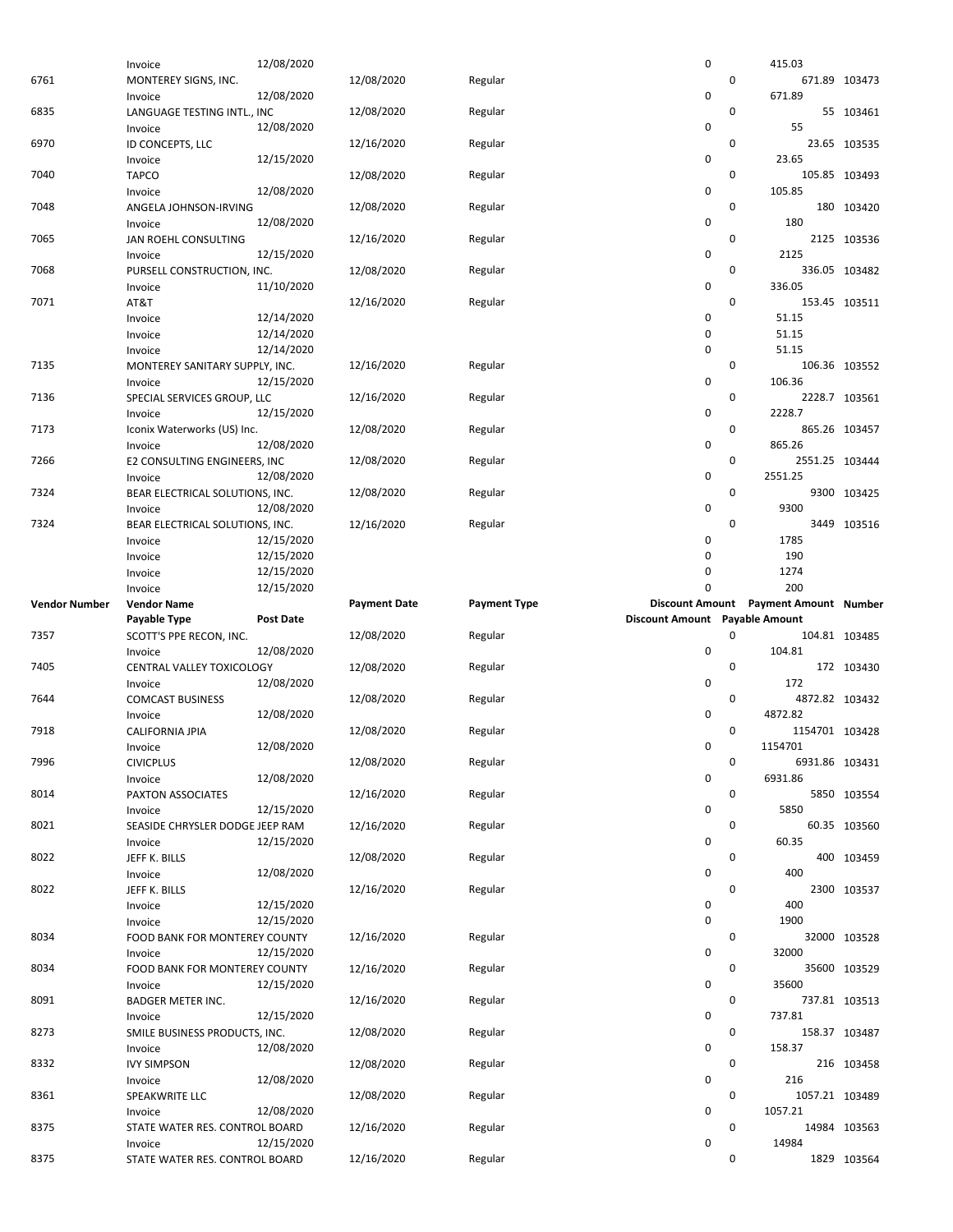|                      | Invoice                                             | 12/15/2020       |                     |                     | 0                              |   | 1829                                  |               |
|----------------------|-----------------------------------------------------|------------------|---------------------|---------------------|--------------------------------|---|---------------------------------------|---------------|
| 8622                 | EDWARDS TRUCK CENTER, INC.                          |                  | 12/08/2020          | Regular             |                                | 0 |                                       | 169.73 103446 |
|                      | Invoice                                             | 12/08/2020       |                     |                     | 0                              |   | 169.73                                |               |
|                      |                                                     |                  |                     |                     |                                |   |                                       |               |
| 8838                 | M & A STEAM                                         |                  | 12/16/2020          | Regular             |                                | 0 |                                       | 1100 103541   |
|                      | Invoice                                             | 12/15/2020       |                     |                     | 0                              |   | 500                                   |               |
|                      | Invoice                                             | 12/15/2020       |                     |                     | 0                              |   | 600                                   |               |
| 8855                 | TELECOM LAW FIRM, P.C.                              |                  | 12/08/2020          | Regular             |                                | 0 |                                       | 1290 103494   |
|                      | Invoice                                             | 12/08/2020       |                     |                     | 0                              |   | 1290                                  |               |
| 8892                 |                                                     |                  |                     |                     |                                | 0 |                                       | 1225 103476   |
|                      | NCI AFFILIATES, INC.                                |                  | 12/08/2020          | Regular             |                                |   |                                       |               |
|                      | Invoice                                             | 12/08/2020       |                     |                     | 0                              |   | 1225                                  |               |
| <b>Vendor Number</b> | <b>Vendor Name</b>                                  |                  | <b>Payment Date</b> | <b>Payment Type</b> |                                |   | Discount Amount Payment Amount Number |               |
|                      | Payable Type                                        | <b>Post Date</b> |                     |                     | Discount Amount Payable Amount |   |                                       |               |
| 8979                 | ERROL L. MONTGOMERY & ASSOCIATES, INC. 12/16/2020   |                  |                     | Regular             |                                | 0 |                                       | 15325 103526  |
|                      | Invoice                                             | 12/15/2020       |                     |                     | 0                              |   | 15325                                 |               |
| 8980                 |                                                     |                  |                     |                     |                                | 0 |                                       |               |
|                      | ATHENA OCCMED                                       |                  | 12/16/2020          | Regular             |                                |   |                                       | 555 103512    |
|                      | Invoice                                             | 12/15/2020       |                     |                     | 0                              |   | 480                                   |               |
|                      | Invoice                                             | 12/15/2020       |                     |                     | 0                              |   | 75                                    |               |
| 8989                 | POLICE EXECUTIVE RESEARCH FORUM                     |                  | 12/08/2020          | Regular             |                                | 0 |                                       | 200 103479    |
|                      | Invoice                                             | 12/08/2020       |                     |                     | 0                              |   | 200                                   |               |
| 9210                 | SOUTH BAY FOUNDRY, INC. / PHOENIX IRON ' 12/08/2020 |                  |                     | Regular             |                                | 0 |                                       | 20194 103488  |
|                      |                                                     | 12/08/2020       |                     |                     | 0                              |   | 20194                                 |               |
|                      | Invoice                                             |                  |                     |                     |                                |   |                                       |               |
| 9212                 | <b>WEX BANK</b>                                     |                  | 12/08/2020          | Regular             |                                | 0 |                                       | 85.88 103502  |
|                      | Invoice                                             | 12/08/2020       |                     |                     | 0                              |   | 85.88                                 |               |
| 9388                 | WORKBENCH                                           |                  | 12/08/2020          | Regular             |                                | 0 |                                       | 11199 103503  |
|                      | Invoice                                             | 12/08/2020       |                     |                     | 0                              |   | 2400                                  |               |
|                      | Invoice                                             | 12/08/2020       |                     |                     | 0                              |   | 7494                                  |               |
|                      |                                                     |                  |                     |                     |                                |   | 270                                   |               |
|                      | Invoice                                             | 12/08/2020       |                     |                     | 0                              |   |                                       |               |
|                      | Invoice                                             | 12/08/2020       |                     |                     | 0                              |   | 1035                                  |               |
| 9409                 | <b>STURDY OIL COMPANY</b>                           |                  | 12/08/2020          | Regular             |                                | 0 |                                       | 103.96 103491 |
|                      | Invoice                                             | 12/08/2020       |                     |                     | 0                              |   | 103.96                                |               |
| 9409                 | <b>STURDY OIL COMPANY</b>                           |                  | 12/16/2020          | Regular             |                                | 0 | 6835.84 103565                        |               |
|                      | Invoice                                             | 12/15/2020       |                     |                     | 0                              |   | 1691.35                               |               |
|                      |                                                     |                  |                     |                     |                                |   |                                       |               |
|                      | Invoice                                             | 12/15/2020       |                     |                     | 0                              |   | 5144.49                               |               |
| 9428                 | <b>TERMINIX</b>                                     |                  | 12/16/2020          | Regular             |                                | 0 |                                       | 157 103566    |
|                      | Invoice                                             | 12/15/2020       |                     |                     | 0                              |   | 157                                   |               |
| 9454                 | THURSDAY NIGHT LIVE - AA                            |                  | 12/08/2020          | Regular             |                                | 0 | 40                                    | 103497        |
|                      | Invoice                                             | 12/08/2020       |                     |                     | 0                              |   | 40                                    |               |
| 9458                 | ANGELINA'S BAKERY DELI & CAFE                       |                  | 12/08/2020          | Regular             |                                | 0 |                                       | 9402 103421   |
|                      |                                                     |                  |                     |                     |                                |   |                                       |               |
|                      | Invoice                                             | 12/08/2020       |                     |                     | 0                              |   | 9402                                  |               |
| 9458                 | ANGELINA'S BAKERY DELI & CAFE                       |                  | 12/08/2020          | Regular             |                                | 0 |                                       | 9798 103422   |
|                      | Invoice                                             | 12/08/2020       |                     |                     |                                |   | 9798                                  |               |
| 9458                 |                                                     |                  |                     |                     | 0                              |   |                                       |               |
|                      | ANGELINA'S BAKERY DELI & CAFE                       |                  | 12/16/2020          | Regular             |                                | 0 |                                       | 9402 103510   |
|                      |                                                     |                  |                     |                     |                                |   |                                       |               |
|                      | Invoice                                             | 12/15/2020       |                     |                     | 0                              |   | 9402                                  |               |
| 9461                 | TILTHOUSE LLC                                       |                  | 12/08/2020          | Regular             |                                | 0 |                                       | 11744 103498  |
|                      | Invoice                                             | 12/08/2020       |                     |                     | 0                              |   | 11744                                 |               |
| 9461                 | <b>TILTHOUSE LLC</b>                                |                  | 12/08/2020          | Regular             |                                | 0 |                                       | 12200 103499  |
|                      | Invoice                                             | 12/08/2020       |                     |                     | 0                              |   | 12200                                 |               |
| 9461                 |                                                     |                  |                     |                     |                                | 0 |                                       |               |
|                      | TILTHOUSE LLC                                       |                  | 12/16/2020          | Regular             |                                |   |                                       | 11744 103567  |
|                      | Invoice                                             | 12/15/2020       |                     |                     | 0                              |   | 11744                                 |               |
| 9470                 | C & A PORTABLE POTTIES SERVICE LLC                  |                  | 12/08/2020          | Regular             |                                | 0 | 2062.55 103427                        |               |
|                      | Invoice                                             | 12/08/2020       |                     |                     | 0                              |   | 2062.55                               |               |
| 9486                 | COMPANY NURSE, LLC                                  |                  | 12/08/2020          | Regular             |                                | 0 |                                       | 500 103434    |
|                      | Invoice                                             | 12/08/2020       |                     |                     | 0                              |   | 500                                   |               |
|                      |                                                     |                  |                     |                     |                                | 0 |                                       |               |
| 9503                 | A. TEICHERT & SON, INC.                             |                  | 12/16/2020          | Regular             |                                |   | 541134.93 103508                      |               |
|                      | Invoice                                             | 12/16/2020       |                     |                     | 0                              |   | 541134.93                             |               |
| 9505                 | SHELTERS OF AMERICA                                 |                  | 12/08/2020          | Regular             |                                | 0 |                                       | 7775 103486   |
|                      | Invoice                                             | 12/08/2020       |                     |                     | 0                              |   | 7775                                  |               |
| <b>Vendor Number</b> | <b>Vendor Name</b>                                  |                  | <b>Payment Date</b> | <b>Payment Type</b> |                                |   | Discount Amount Payment Amount Number |               |
|                      | Payable Type                                        | Post Date        |                     |                     | Discount Amount Payable Amount |   |                                       |               |
|                      |                                                     |                  |                     |                     |                                | 0 |                                       |               |
| 9516                 | HUNTINGTON PUBLIC CAPITAL CORP.                     |                  | 12/08/2020          | Regular             |                                |   | 112659.3 103456                       |               |
|                      | Invoice                                             | 12/08/2020       |                     |                     | 0                              |   | 112659.3                              |               |
| 9519                 | NAZARIO VALDEZ LANDSCAPING                          |                  | 12/08/2020          | Regular             |                                | 0 |                                       | 390 103475    |
|                      | Invoice                                             | 12/08/2020       |                     |                     | 0                              |   | 390                                   |               |
| 9520                 | MONTEREY COUNTY SKEPTICS                            |                  | 12/08/2020          | Regular             |                                | 0 |                                       | 917 103471    |
|                      | Invoice                                             | 12/08/2020       |                     |                     | 0                              |   | 917                                   |               |
| 9521                 | <b>PALENKE ARTS</b>                                 |                  | 12/16/2020          | Regular             |                                | 0 |                                       | 3000 103553   |
|                      |                                                     |                  |                     |                     |                                |   | 3000                                  |               |
|                      | Invoice                                             | 12/15/2020       |                     |                     | 0                              |   |                                       |               |
| 9522                 | MONTEREY HALAL MARKET                               |                  | 12/16/2020          | Regular             |                                | 0 |                                       | 5000 103551   |
| 9523                 | Invoice<br><b>MARC DRANCHAK</b>                     | 12/14/2020       | 12/16/2020          | Regular             | 0                              | 0 | 5000                                  | 1000 103543   |